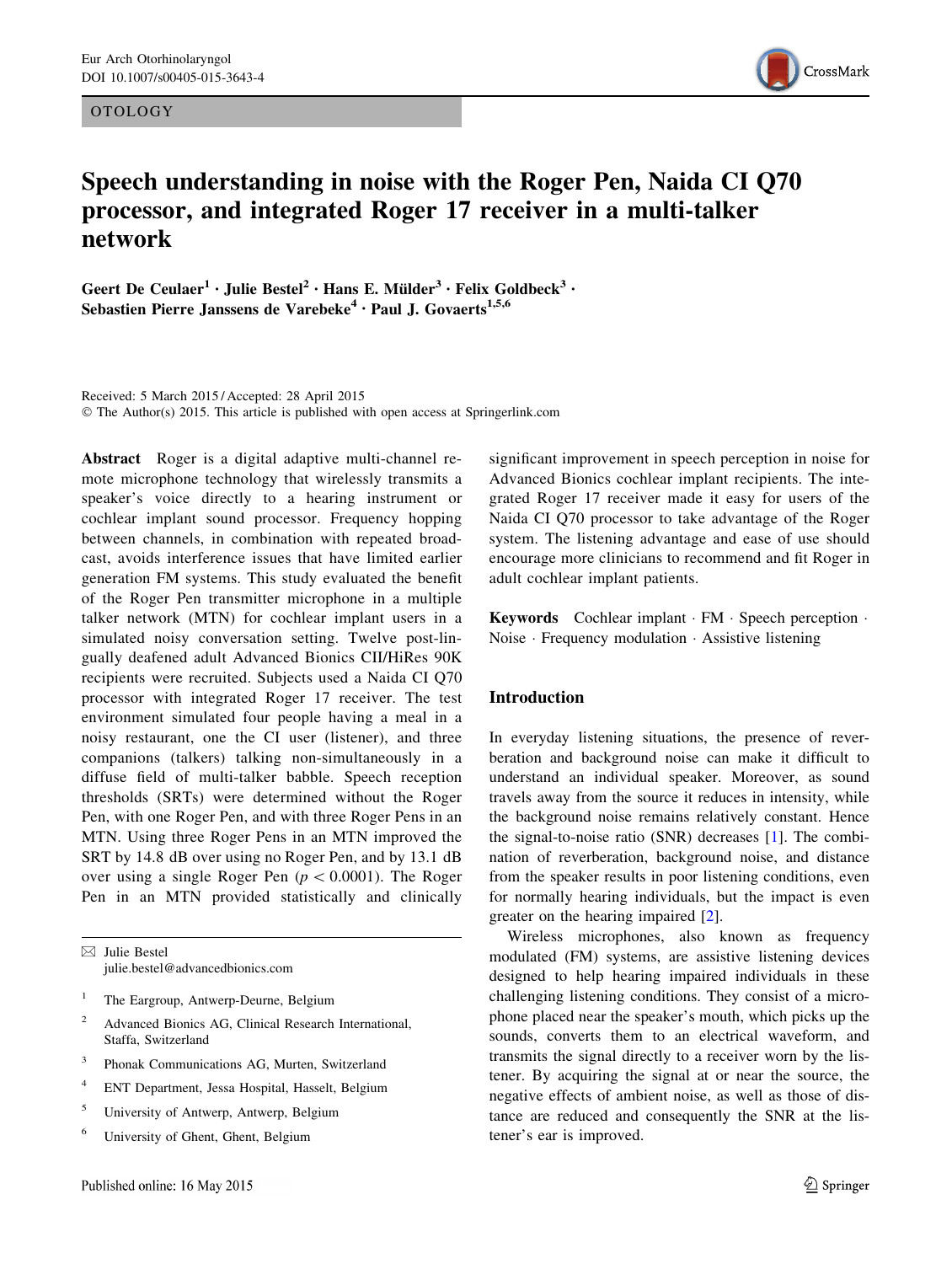In adults with mild to severe hearing loss, strong evidence shows that the use of FM systems results in better speech understanding in noise than the use of hearing aids alone [3–5]. However, the adoption rate of FM systems by this population is low, possibly due to cost, esthetics, or lack of counseling [3, 5].

FM systems can also benefit adults using cochlear implants (CI) resulting in significant improvements in speech perception in noise and improvements in sound clarity, ease of listening, and sound quality [6, 7]. Fitzpatrick et al. [8] conducted a purely subjective evaluation, designed to document FM use in everyday situations in a diary, and showed that CI users do perceive that they benefit from the FM when at a distance from the speaker or in noise. Nonetheless, the physical size of the device and the complexity of connecting it to the CI did deter some subjects from using the FM, even when they recognized that some speech perception improvement could be gained.

Fixed gain FM receivers apply one gain value to all incoming signals, typically  $+10$ . Dynamic gain offers the ability for this parameter to be altered automatically, depending on the speech and noise content of the input signal. In the Phonak MLxi receiver (Phonak AG, Switzerland), a low gain of  $+10$  is used when the ambient noise level is below 57 dB SPL increasing to  $+24$  at a noise level of 75 dB SPL. In a study of two groups of CI users using the Phonak inspiro FM Transmitter and the MLxi (adaptive) or MLxS (fixed) FM receivers, Wolfe et al. [9] found that the Dynamic FM resulted in significantly better performance for sentences in noise compared to the traditional FM. Significant improvements in sentences in noise were also observed for Dynamic FM when used in combination with hearing aids at higher noise levels [10].

A further study by Wolfe et al. [11] looked at the latest technology in this area—digital transmission of the signal between the transmitter and receiver. This system no longer uses frequency modulation, and therefore technically speaking can no longer be referred to as an FM system. The Phonak Roger system (Mülder, Roger: The new wireless technology standard, Phonak Insight 2013) features an adaptive gain adjustment similar to the Phonak MLxi system, but using a digital signal transmission and digital signal processing to manipulate the gain increases. This system was compared to the MLxS fixed gain receiver as well as to the MLxi in a classroom-like setup with a single talker [11]. Subjects were16 CI recipients fitted with an Advanced Bionics Harmony speech processor and 21 recipients fitted with a Cochlear CP810 processor. The Phonak inspiro transmitter was used, and the FM receivers were coupled to the CI speech processors using the iConnect FM earhook and the Europlug adaptor, respectively. Speech perception results were significantly better in all the

FM conditions compared to the no-FM conditions. At the highest noise levels, the Roger system provided significantly better speech perception compared to either the fixed gain MLxS or the adaptive gain MLxi receivers. This additional advantage over the analog adaptive gain system may be due to the wider bandwidth provided by the digital system or to the clearer signal transmission. The authors note that the results of the study can only be applied to the Harmony and CP810 processors, although a similar study also showed that the Roger system was superior to the MLxi and MLxS at the higher noise levels with a MED-EL Opus2 speech processor [12].

The Naída CI Q70 speech processor is the latest in speech processor technology offered by Advanced Bionics. Recent results reported by Wolfe [13] demonstrate that Roger provides significant benefit for understanding speech in high levels of noise when used with the integrated Roger 17 receiver on the Naida CI Q70 in a simulated classroom environment with a single talker.

## **Objectives**

The primary objective of this study was to determine the speech perception advantage gained in noise with the Roger Pen transmitter and the Naı´da CI Q70 speech processor with integrated Roger 17 receiver. While most previous research with FM systems has focused on the classroom situation with a single talker, the present study was setup to test the Roger system in a group conversation situation, in a simulated restaurant environment with multiple talkers. In this situation, multiple Roger Pens, one for each talker, can be used in a network configuration where more than one microphone are able to transmit to the receiver individually. To compare with a fair alternative, subjects were also evaluated in the same configuration with just one Roger Pen lying in the middle of the table. This single-transmitter situation would currently be the typical way a user would take advantage of the Roger Pen or any alternative wireless microphone system in a lively discussion with multiple speakers.

## Methods

#### Study design

Twelve adults participated in this randomized, prospective, within-subjects repeated measures design study. The study was approved by the Ethical Board of Jessa Hospital (Hasselt, Belgium) on August 5th 2014, under the reference ''14.53/ORL14.02.''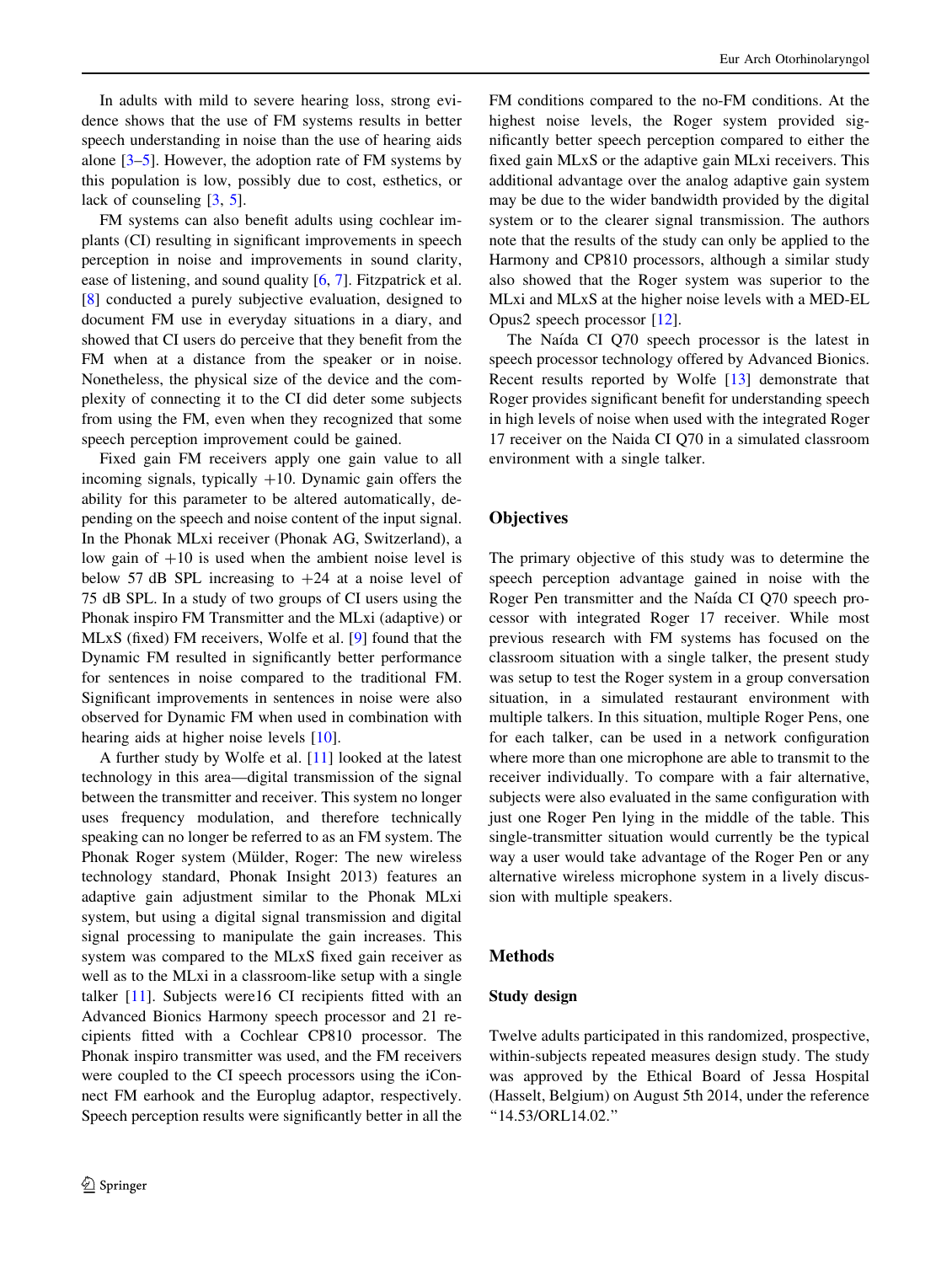#### Participants

Twelve post-lingually deafened adult subjects were randomly recruited from two sites, Eargroup (Antwerp) and Jessa Hospital (Hasselt), and were assessed at Eargroup during one acute session. All subjects were users of CII/ HiRes 90K cochlear implant (unilaterally or bilaterally implanted). Demographics are listed in Table 1.

If the subject was a new implant recipient, at least 3 months of Naı´da CI Q70 use was required at time of testing. Experienced implant users had used the Naı´da CI Q70 for at least 1 month. Concurrent participation in another study and difficulties additional to hearing impairment that would interfere with the study procedures were considered as exclusion criteria. Written informed consent was obtained from all subjects.

## Test setup

A test situation was created to simulate four persons having a meal in a noisy restaurant, one of them being the CI user (listener), while the three companions (talkers) were talking non-simultaneously. The three talkers were mimicked by three Fostex 6301B Personal loudspeakers placed around the listener as shown in Fig. 1. A diffuse field of multi-talker babble noise, acquired by recording samples from 100 people speaking in a canteen ([http://spib.linse.](http://spib.linse.ufsc.br/noise.html) [ufsc.br/noise.html](http://spib.linse.ufsc.br/noise.html)), was created by means of four Alesis Elevate noise generating speakers which were placed in the corners of the room.

All the speakers were connected to a PC via a Gigaport Soundcard. The A§E software platform (Otoconsult nv, Antwerp, Belgium), as detailed in Govaerts et al. [14], generated and controlled individual speech and noise



Fig. 1 Test setup of the room showing speaker locations and distances. The CI user is seated at one side of a 160-cm square table with speech speakers positioned in the middle of the three other sides. Four noise speakers are positioned in the corners of the room

presentation on all speakers and allowed random presentation of individual sentences on one of the three Speech speakers.

#### Procedures and device fitting

Testing was done in three conditions: (1) without Roger Pen (condition ''no pen''), (2) with one Roger Pen transmitter-microphone (condition "1 pen"), and (3) with three Roger Pens in a multi-talker network (MTN) (condition ''3 pens''). In an MTN, each conversation partner wears his own wireless microphone. One 'master' microphone in the network controls which microphone is open at any one time, so only one microphone is active and all other

Table 1 Subject demographic data including the type of speech processor microphone used in the "no pen" condition and the clear voice gain settings

| Subject ID      | Age (years) | CI side | Duration of HL (years) | Duration of CI use (years) | Clear voice setting | Microphone    |
|-----------------|-------------|---------|------------------------|----------------------------|---------------------|---------------|
| S <sub>1</sub>  | 29          | Left    | 7                      |                            | Medium              | Tmic          |
| S <sub>2</sub>  | 68          | Left    | $\boldsymbol{0}$       |                            | Medium              | Tmic          |
| S <sub>3</sub>  | 35          | Left    | 21                     |                            | Medium              | Tmic          |
| S4              | 71          | Left    | 14                     | $\Omega$                   | Medium              | Tmic          |
| S <sub>5</sub>  | 61          | Right   | $\boldsymbol{0}$       |                            | Medium              | Tmic          |
| S6              | 65          | Left    | $\overline{0}$         |                            | Medium              | Tmic          |
| S7              | 36          | Right   | 23                     | 6                          | Medium              | Processor mic |
| S8              | 63          | Left    | $\boldsymbol{0}$       | 6                          | <b>Off</b>          | Tmic          |
| S9              | 56          | Right   | 8                      |                            | Medium              | Processor mic |
| <b>S10</b>      | 71          | Left    | $\overline{0}$         | 7                          | <b>Off</b>          | Processor mic |
| <b>S11</b>      | 64          | Left    |                        |                            | Medium              | Tmic          |
| S <sub>12</sub> | 26          | Right   | 11                     | 10                         | Medium              | Tmic          |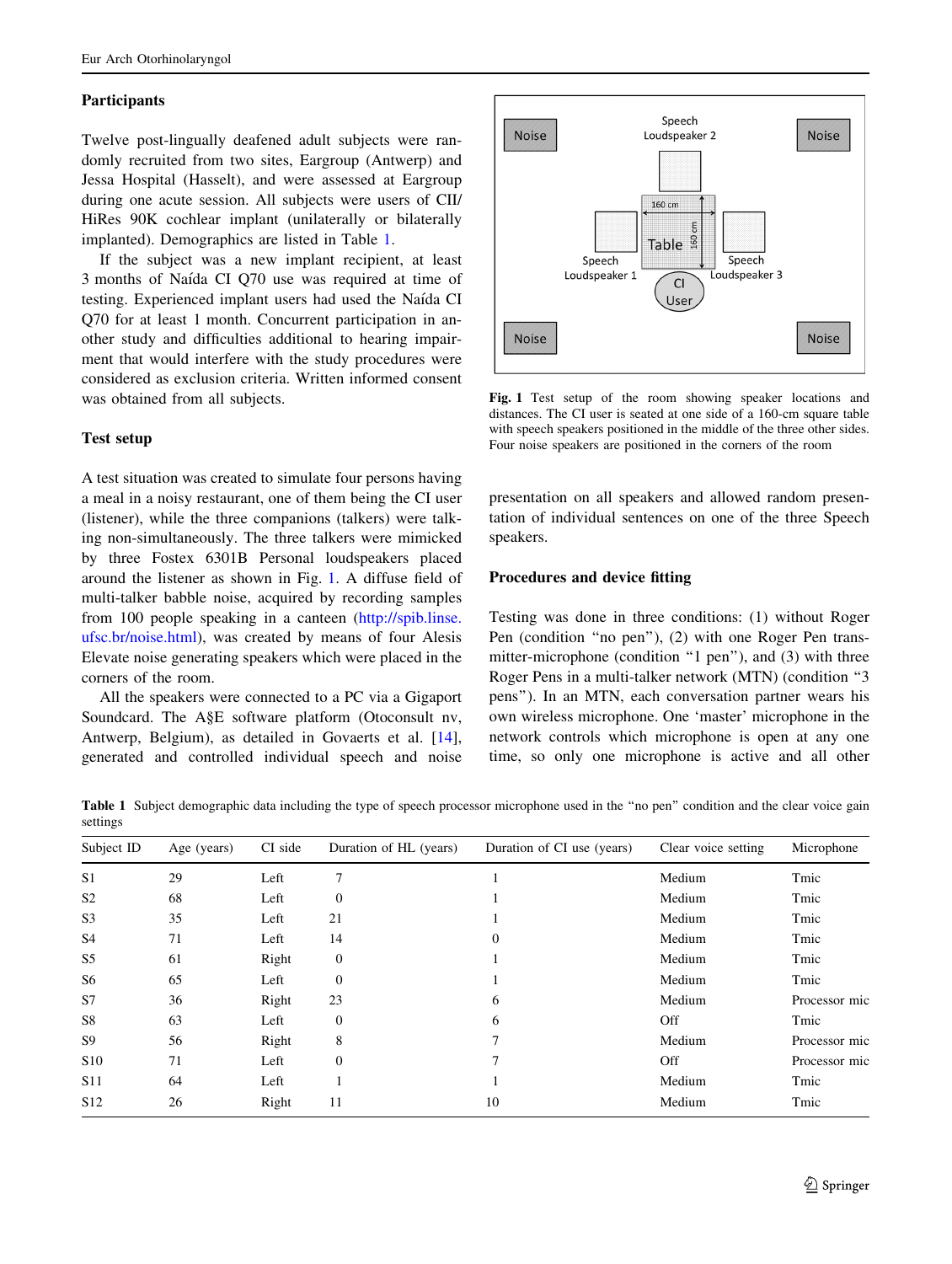microphones are muted. Voice activity steers the switching between microphones, which occurs automatically and quickly on a first come, first-served basis.

For conditions two and three, the listener was wearing the Naı´da speech processor connected to a Roger 17 receiver (Fig. 2).

For the "1 pen" condition, a single Roger Pen transmitter was placed in the middle of the table. For the ''3 pens'' condition, each of the three talkers was equipped with a Roger Pen transmitter that was placed in front of each of the three loudspeakers at approximately 20 cm, at a necktie position relative to the speaker (Fig. 3).

All subjects had been fitted with the HiRes Optima (Sequential) sound processing strategy and an input dynamic range of 80 dB on their everyday processors. Program parameters were set according to the FOX target driven, computer-assisted approach described in Govaerts et al. [14, 15, 16].

For this study, each subject was provided with a new Naída CI Q70 CI processor for the purposes of testing only without any program changes. The Roger 17 receiver was connected to the processor through the Naı´da Powercel 170 auxiliary input. In the ''no pen'' condition, the CI recipient's current ''daily'' program and microphone option were used. This microphone option could either be the T-mic or processor mic dependent on his/her preference [17]. For the "1 pen" and "3 pens" conditions, this "daily" program was modified by changing the signal input from 100 % microphone input to a 50:50 mix of the recipient's current microphone option and Roger 17 on the aux input, as recommended by Wolfe and Schafer [7] and Advanced Bionics.



Fig. 2 User wearing a Naida CI Q70 connected with the integrated Roger 17 receiver. The Roger 17 receiver is connected by sliding it over the bottom of the PowerCel 170 battery pack

Roger automatically adjusted the gain depending on the noise level. In the ''3 pens'' condition, the Roger Pens all automatically worked in a beam-forming microphone mode. In the "1 pen" condition, with the Roger Pen lying horizontally on a table, the Roger Pen automatically selected an omnidirectional microphone mode for noise levels below 70 dB SPL. At higher ambient noise levels, the Roger Pen automatically switched to beam forming. Built-in hysteresis prevents frequent switching between omnidirectional and beam forming when the noise level hovers around 70 dB SPL.

Seven of the twelve subjects wore only one implant. The five bimodal users  $(CI + contralateral \text{ hearing aid})$  were instructed to take their hearing aid off during the testing. There was no bilateral Naída CI Q70 user included in the study.

## Outcome measures

Speech perception was tested using the Flemish sentencesin-noise test [18, 19]. This test consists of 36 lists of 10 sentences each, characterized by a varying number of target words. Scores were recorded as the percentage of the target words correctly repeated by the listener.

Individual sentences were presented randomly from one of the three Talker loudspeakers for each sentence in the list. The presentation level of the speech was fixed at 65 dB SPL measured at the listener's head for each speaker individually. Multi-talker babble noise [20] was presented through the Noise speakers at fixed levels of 55, 60, 65, 70, 75, and 80 dB SPL. Hence, all listeners were tested in three conditions and at six different SNRs per condition. The order of conditions was randomized, and subjects were not aware of the testing condition (single-blinded trial).

The speech reception threshold (SRT) was calculated (by linear interpolation) as the SNR at which a 50 % score was obtained. The SRT constituted the primary study outcome, while the word score at each SNR was also computed and provided the secondary outcome measure.

# **Statistics**

Descriptive statistics were computed for SRT results and percent correct word scores. A normality test (Shapiro– Wilks) was run to decide if a parametric or non-parametric repeated ANOVA should be conducted to compare SRT in the three conditions. The secondary outcome measures were assessed by means of a two-way ANOVA with two repeated factors (SNR and condition). For each repeated ANOVA analysis, the sphericity assumption (equal subpopulations variances) was tested using Maulchy's test, which led to run a correction for multivariate effects when necessary (Greenhouse-Geisser correction). Results were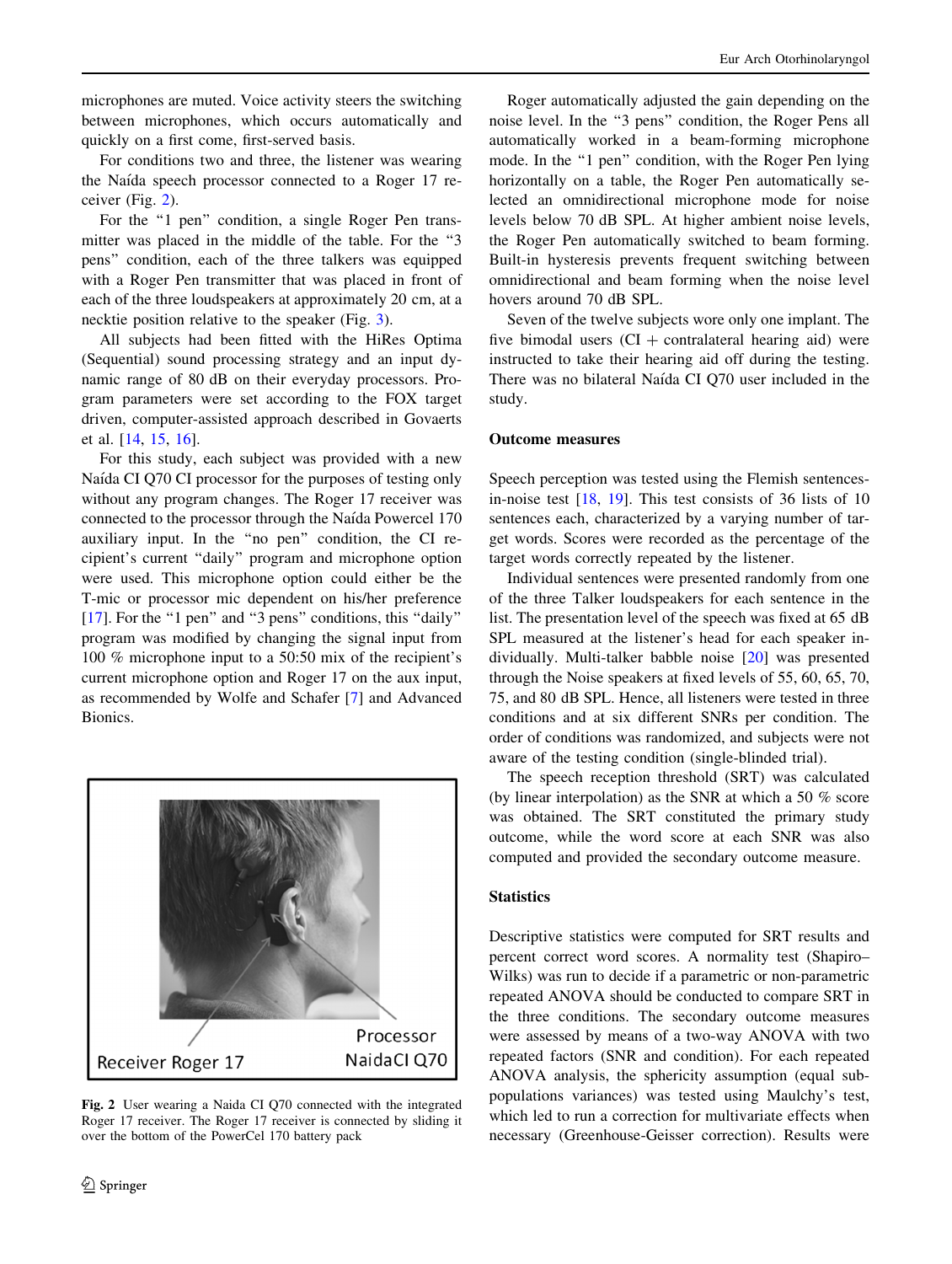Fig. 3 On the left a talker is wearing a Roger Pen around the neck with the Lanyard adjusted so that the pen is optimally placed (ideally 20 cm from the mouth). On the right side, this situation is transposed to the lab, where the talker is replaced by a loudspeaker, with the Roger Pen optimally placed at 20 cm to pick up the sound coming out of it



considered to be statistically significant for  $p$  values less than 0.05. All analyses were conducted with Statistica software (version 9.1, Statsoft Corporation).

#### **Results**

Prior to taking the tests in noise, subjects were systematically assessed in quiet with a list of sentences delivered at 65 dB SPL. Scores ranged from 67.5 to 100 % with an average of 93.4 %.

Individual SRTs are listed in Table 2. Performance improved progressively for 10 out of 12 subjects as they progressed from the "no pen" to "3 pen" conditions. All subjects showed a negative SRT in the "3 pen" condition and a large improvement over the ''no pen'' condition.

Shapiro-Wilks tests were non-statistically significant for the 3 distributions ( $p = 0.31$ ,  $p = 0.25$  and  $p = 0.35$  for "no pen", "3 pens" and "1 pen", respectively), and neither was Mauchly's test for sphericity ( $p = 0.168$ ). Hence a parametric one-way repeated ANOVA was used to assess differences between the three conditions. A significant difference was found for the whole model  $(F(2,22) = 276.32, p < 0.0001)$ . Post hoc pairwise comparisons (Bonferroni correction) showed that there was a highly statistically significant ( $p < 0.0001$ ) improvement in mean SRT from  $+5$  dB with "no pen" and  $+3.3$  dB with "1 pen" to  $-9.8$  dB in the "3 pens" configuration. The mean difference of 1.7 dB between the conditions ''no pen'' and ''one pen'' was not statistically significant  $(p = 0.07)$ . Box plots showing means, 95 % confidence intervals and SD in the three conditions are depicted on Fig. 4.

Table 2 Individual SRTs for each subject, in dB, in each of the three test conditions

| Subject ID      | No pen | 1 pen  | 3 pens  |  |  |  |  |
|-----------------|--------|--------|---------|--|--|--|--|
| S1              | 5.9    | 1.7    | $-12.4$ |  |  |  |  |
| S <sub>2</sub>  | 7.1    | 4.7    | $-11.3$ |  |  |  |  |
| S <sub>3</sub>  | 4.8    | 6.7    | $-6.1$  |  |  |  |  |
| S <sub>4</sub>  | 6.2    | 5.6    | $-7.6$  |  |  |  |  |
| S <sub>5</sub>  | 3.2    | $-0.4$ | $-10.5$ |  |  |  |  |
| S <sub>6</sub>  | 3.5    | 1.1    | $-9.4$  |  |  |  |  |
| S7              | 3.5    | 1.5    | $-12.5$ |  |  |  |  |
| S8              | 3.5    | 2.5    | $-11.1$ |  |  |  |  |
| S <sub>9</sub>  | 0.4    | 1.9    | $-9.5$  |  |  |  |  |
| S <sub>10</sub> | 7.9    | 4.8    | $-5.9$  |  |  |  |  |
| S <sub>11</sub> | 7.1    | 5.0    | $-12.3$ |  |  |  |  |
| S <sub>12</sub> | 6.9    | 4.9    | $-8.7$  |  |  |  |  |

A lower score indicates better performance

The secondary outcome measure was assessed with a 2-way repeated ANOVA with the factors condition (3 levels) and SNR (6 levels). Both main effects of condition and SNR were significant (condition:  $F(2,22) = 478.34$ ,  $p < 0.0001$ , SNR:  $F(5,55) = 293.97, p < 0.0001$ , as was the interaction between them (condition  $\times$  SNR:  $F(10,110) = 32.73, p < 0.0001$ .

Post hoc analysis showed statistically significant differences in averaged scores between the ''3 pens'' and ''no pen'' conditions at every SNR except -15 dB: 16.2 % at +10 dB SNR  $(p = 0.02)$ , 40 % at +5 dB SNR  $(p<0.001)$ , 77.3 % at 0 dB SNR  $(p<0.001)$ , 78.6 % at  $-5$  dB SNR ( $p < 0.001$ ), 48.8 % at  $-10$  dB SNR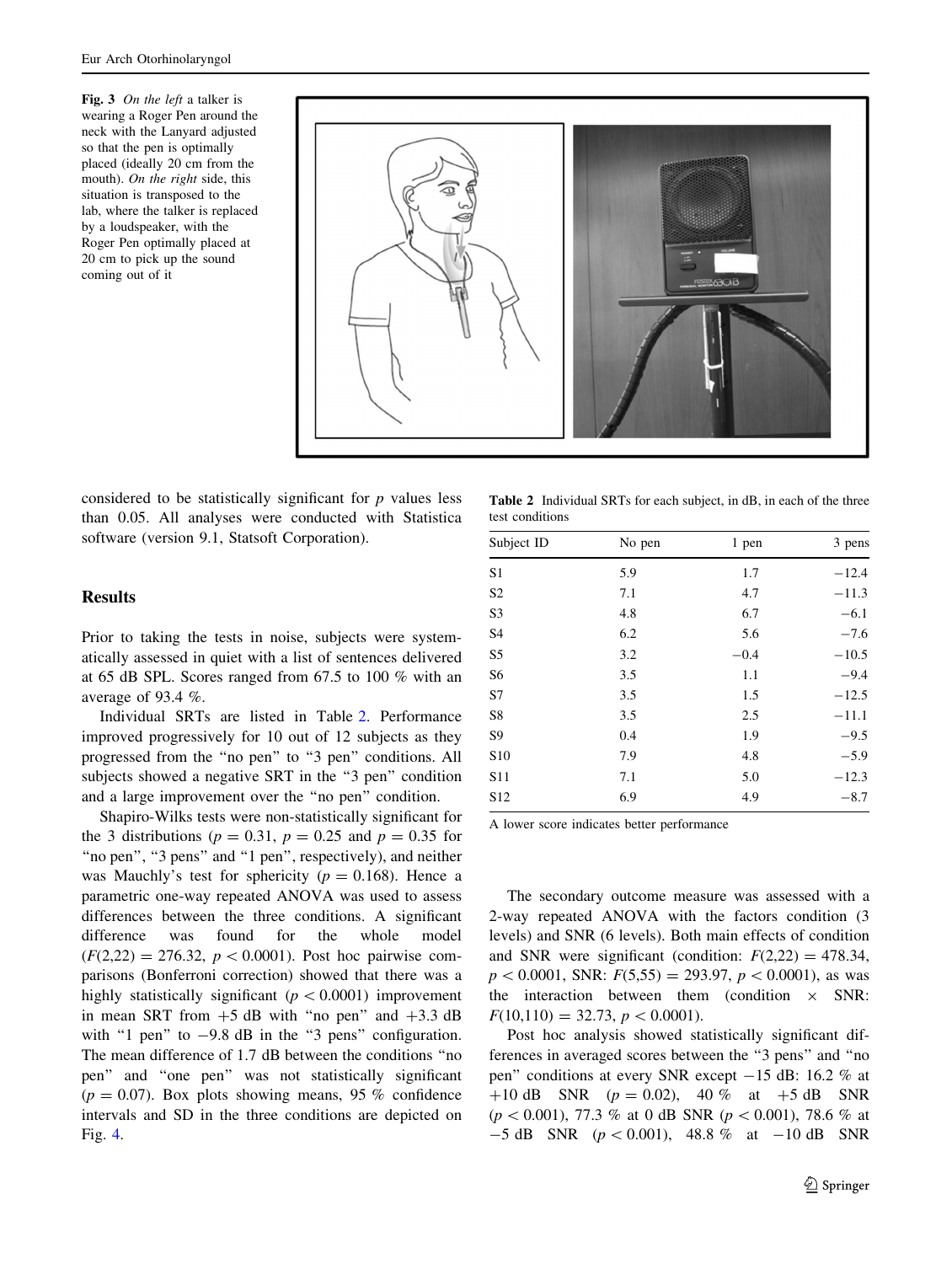Fig. 4 Box plots of SRT in the three conditions, with no pen, with one pen placed in the middle of the table, and with three pens placed at each speech loudspeaker. Mean values for SRT in dB are shown, with 95 % confidence intervals and SD



 $(p < 0.001)$ , and 48.8 % at -10 dB SNR ( $p < 0.001$ ). The mean difference in scores at  $-15$  dB was 14.5 % but not statistically significant.

Similar post hoc comparisons between the ''3 pens'' and "1 pen" conditions showed that the following differences in average scores were highly statistically significant  $(p < 0.001)$ : 26.1 % at  $+5$  dB SNR, 70.9 % at 0 dB SNR, 78 % at  $-5$  dB SNR, and 48.8 % at  $-10$  dB SNR. The average differences in scores were 9.9 % for  $+10$  dB SNR and 14.5  $\%$  for  $-15$  dB SNR. Those differences were not statistically significant.

Post hoc analysis of the differences between the ''no pen'' and ''1 pen'' conditions showed that none was statistically significant. Notably, the largest mean difference was 13.9 %, obtained at an SNR of  $+5$  dB ( $p = 0.15$ ).

Mean scores and 95 % confidence intervals in the three conditions are depicted in Fig. 5.

## Discussion

The study showed that, when using the Roger Pen in the MTN, there was a large statistically and clinically significant improvement in subject's speech perception performance compared to either one pen or no pen. This is the first study to test a multiple talker network with adult CI users in a realistic everyday situation. Previous studies have focused on the use of single transmitters in a classroom situation with large distances between the talker and the listener (5–6 m), a scenario more representative of FM use in children at school [9, 11, 21]. The test setup created here was specifically designed to be relevant for adults and the situations in which that they would be more likely to use a Roger system, i.e., in small group conversations or discussions.

In contrast to the Wolfe et al. study with the Roger system and the Advanced Bionics Harmony processor [11], here the Roger receiver connected directly to the Naída CI Q70 speech processor in a new specially designed integrated unit. With the MTN, the average gain in SRT was 14.8 dB over the ''no pen'' condition and a 13.1 dB improvement over the "1 pen" condition, which represents a very large clinical advantage. To put this advantage into context, a typical restaurant has an ambient noise level of 70 dB SPL and conversational speech at around 65 dB SPL. At this SNR  $(-5 dB)$ , subjects scored on average 80 % correct in the ''3 pens'' condition compared to 0 % in the "1 pen" or "no pen" conditions. The SRT scores were affected by ceiling effects in the ''3 pens'' condition and floor effects in the "1 pen" and "no pen" conditions, resulting in non-significant differences for the secondary outcome measure (word scores) at  $+10$  dB SNR and –15 dB SNR for some of the post hoc comparisons.

Although the study was designed to detect differences between three pens, one pen, and no pen, and statistically powered to detect differences of only 4 dB or greater, the seemingly poor performance of "1 pen" compared to "no pen'' cannot be completely ignored. There was a small, but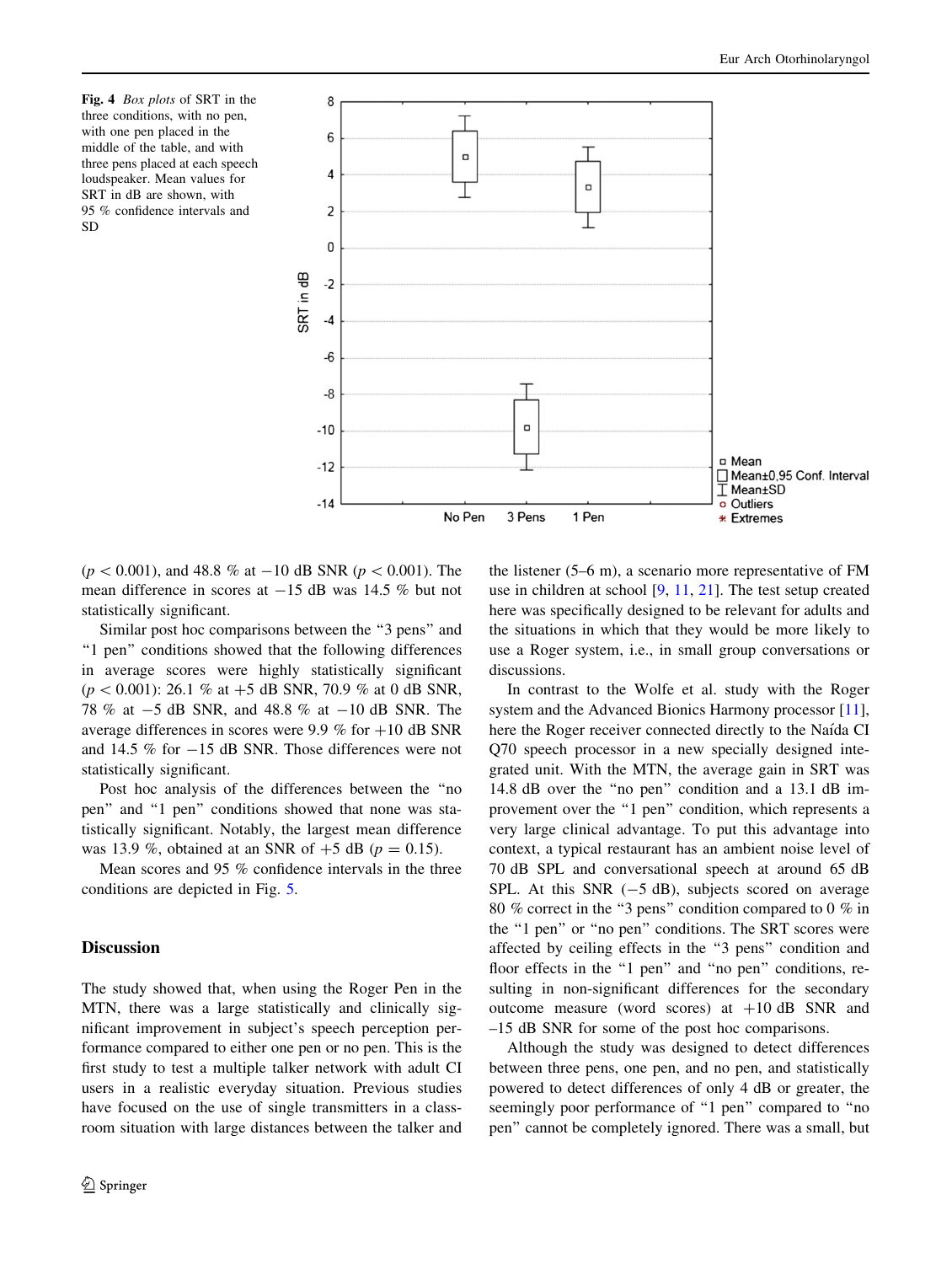Fig. 5 Graph showing average percent correct word scores in the three conditions (no pen, three pens, and one pen) at each tested SNR: from  $10$  to  $-15$  dB by steps of 5 dB. Error bars show 95 % confidence intervals



not statistically significant, improvement of 1.7 dB in the SRT, which would still represent a clinically significant improvement in speech perception. The "1 pen" condition was important to test because currently this configuration is the most likely way in which an adult would use the Roger system. However, it highlights that it is important to counsel listeners to have speakers hand around the Roger Pen rather than just placing it on the table. Microphone directionality is also a factor because the majority of subjects (9/12) were already using the T-mic when listening in the ''no pen'' condition. Because of the T-mic's location at the entrance to the ear canal, a directional advantage already exists compared to an omnidirectional processor located on the top of the processor. Recall that the Roger transmitter in the ''1 pen'' condition functions in an omnidirectional mode at noise levels up to 65 dB but in a beam-forming mode at noise levels above 70 dB. Thus, at higher noise levels, the Roger Pen may have favored understanding the Talker in front of the listener, but the talkers more to the left and right may have already been to some extent outside of the beamformer.

Previous studies comparing Roger with conventional FM systems have shown that, at higher noise levels (70–80 dB A), the digital Roger is better than even other adaptive gain analog FM systems [11, 21]. This difference may be a consequence of the higher levels of maximum gain in the Roger (up to 30 dB), the greater bandwidth increasing the available speech cues, or a clearer overall signal because of less interference resulting from Roger's frequency-hopping approach. In this study, the noise levels required to reach the SRT ranged from between 58 to 65 dB for one pen and from 71 to 78 dB for three pens. Thus, the noise levels were at the minimum level where a significant advantage for an adaptive digital system has been shown over a conventional fixed gain or analog dynamic gain system [9, 11, 21]. Nonetheless, all of these noise levels in this study were sufficient to reach the point where the  $+10$  dB of gain starts to increase dynamically, which is important to consider particularly because a previous study with the Advanced Bionics Auria processor showed that a gain setting of greater than  $+10$  produced the optimum results [22].

Note that the results in this study represent ''good'' performers (on average subjects performed at ceiling levels on sentences in quiet and had an average SRT with the processor alone of  $+5$  dB). In addition, the Naida CI Q70 processor has a wide input dynamic range (80 dB), which can have an effect on the performance of sound processors with FM systems [22]. However, it is remarkable to notice that the use of adaptive digital technology can allow people with a CI to even surpass the performance of normally hearing individuals in noise [21].

From a use-case standpoint, the integrated Roger receiver 17 makes it easy for Naida CI Q70 users to access Roger technology and removes some of the complexity which may deter CI recipients from using an FM. Thus, more clinicians may be inclined to recommend and fit Roger to their patients using Advanced Bionics implants [8]. It would be interesting in future studies to compare adaptive digital transmission with other types of